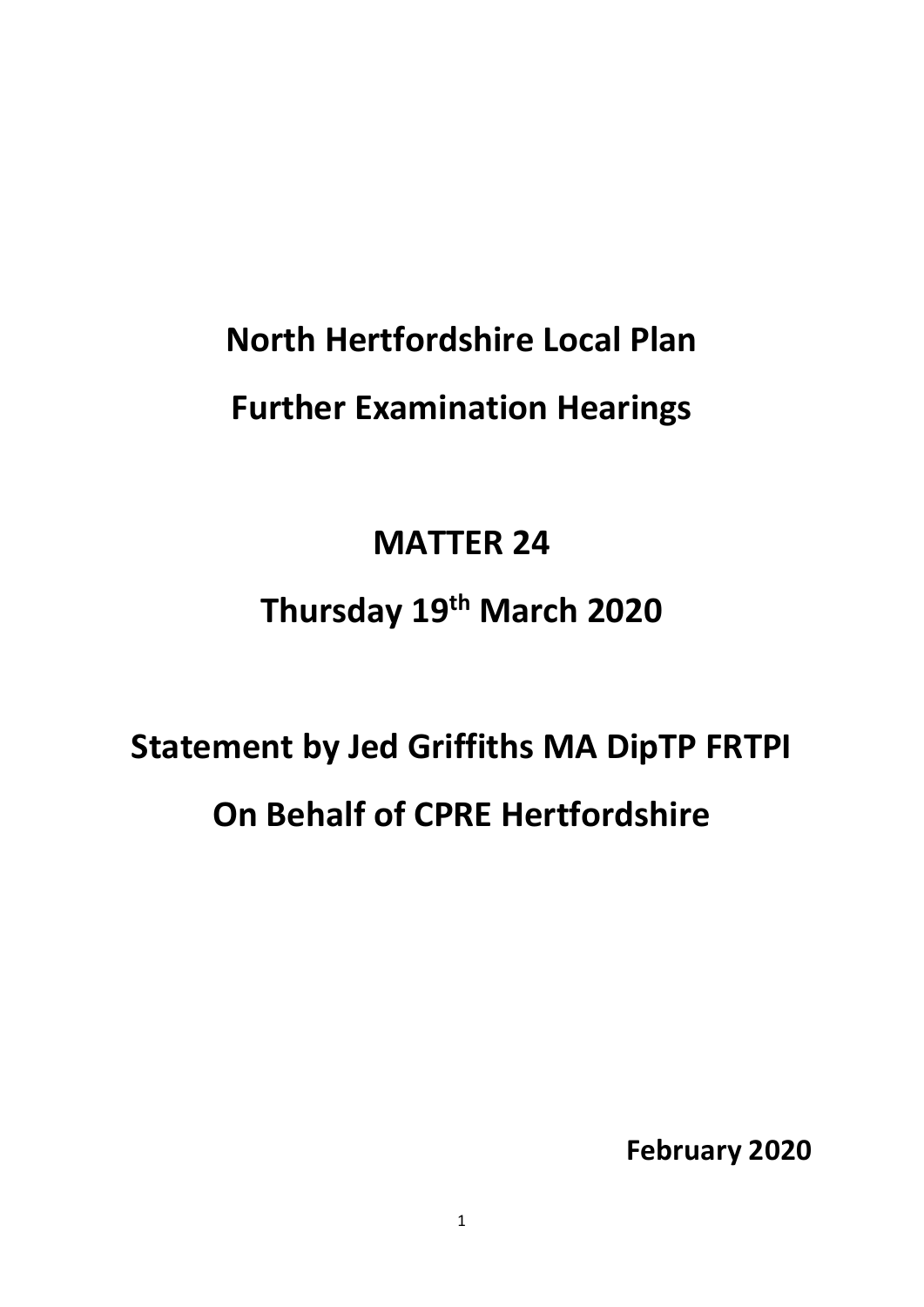#### **Introduction**

- 1. This statement has been prepared by Jed Griffiths MA DipTP FRTPI on behalf of the Campaign to Protect Rural England, Hertfordshire (CPREH). It has been compiled in response to an invitation by the Examination Inspector to submit material on the matters to be considered at further hearing sessions to be held in March 2020. This statement addresses the issues and questions under Matter 24 – the proposed "East of Luton" sites.
- 2. Earlier representations have been made by CPREH in respect of this issue, particularly on Matter 10 of the examination hearings. Where appropriate crossreferences will be made to the Matter 10 material and to other documentation. The main purpose of this statement, however, is to focus on the issues and questions raised by the Inspector in the schedule published in January 2020.
- 3. The Local Plan is clear that three sites are proposed to the east of Luton (Sites EL1 EL3). These would deliver a total of 2,100 dwellings, 1,950 of which were to assist in providing for the unmet housing needs of the Borough of Luton (Policy SP19).. Consideration of these sites, and other options around Luton, were set out in the Luton HMA Growth Options Study 2016 (document HOU7). Given the changing circumstances and the passage of time, CPREH agrees with the Inspector that is now relevant to re-consider options for the housing needs of Luton outside of the North Hertfordshire administrative area.

### **Q24.1 (a) Does the Growth Options Study provide a comparative assessment of the options for addressing the unmet housing needs of Luton Borough.**

- 4. The Growth Options Study (HOU7) was published in 2016, not only as part of the evidence base for the Luton Local Plan, but also to support the North Hertfordshire and Central Bedfordshire Local Plans. A key assumption behind the study was the extent to which the Borough Council could not meet its unmet housing needs, a total of 9,300 dwellings in the period 2011 – 2031.
- 5. With the publication of the ONS 2016-based household projections, it is highly likely that this figure is too high. As CPREH has pointed out in its statement on Matter 10 (paragraph 5), the Inspector examining the Luton Local Plan accepted that at least 1,800 more dwellings would be provided within the urban fabric of Luton than had been originally estimated.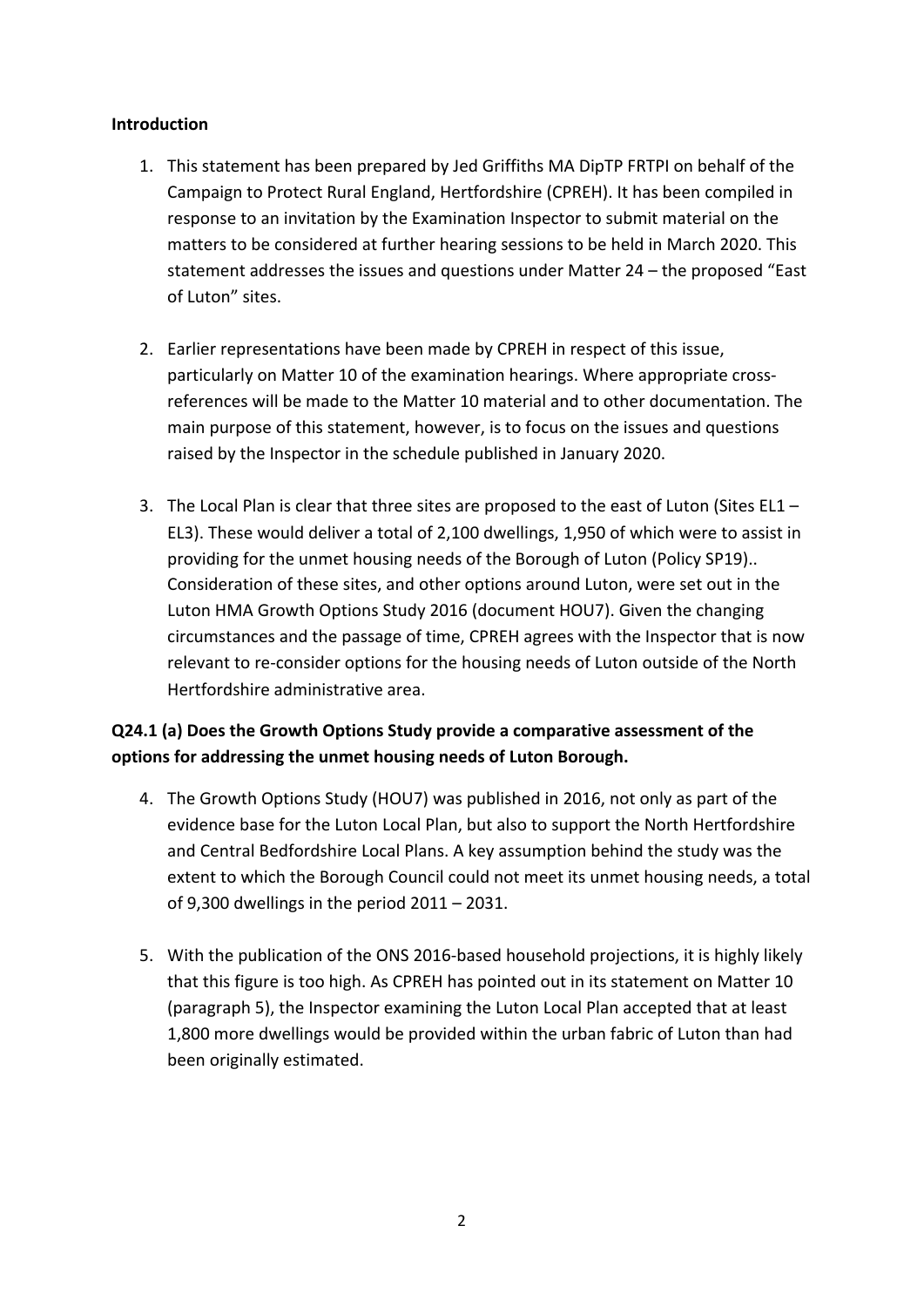6. As CPREH has stated in its representations on Matter 21, there has been a change in the context for the calculation of the objectively-assessed housing need (OAN). Taken together with the factors outlined above, a new option study would need to be conducted from a different base-line, using the latest available projections and other data, including that generated by the national census 2021.

**Q24.1 (b) From the Council's analysis in Paper C (see paragraph 39) of its response to my letter dated 9th July 2019, the Growth Options Study does not identify sufficient alternative growth locations with strong links to Luton – either through physical proximity or high-quality public transport proximity – that would allow Luton's unmet housing needs to be met on land that is preferable in Green Belt terms to the East of Luton sites. Is the Council's analysis correct, and if not, how is it incorrect?**

**Q24.1 (c) From the Council's analysis in Paper C (see paragraphs 40 and 41) of its response to my letter dated 9th July 2019, the Growth Options Study identifies a total capacity of approximately 12,800 homes in locations that (partly at least) make a lesser contribution to the purposes of including land within the Green Belt. Is the Council's analysis correct, and if not how is it incorrect?**

**Q24.1 (d) Without the "East of Luton" sites, are there any alternative options (with a reasonable likelihood of being delivered) for meeting Luton Borough's unmet housing need, bearing in mind the approach being taken in the Central Bedfordshire Local Plan and the current position in relation to the examination of that plan?**

- 7. The responses to these three questions are inter-linked and are set out below. CPREH has studied the analysis in the Council's Paper C which is referred to above (document ED173), and other related documents.
- 8. It is clear from the Green Belt Review Update (ED161A, Figure 4.3 and Table 2) that the sub-parcels on sites EL1 – EL3 make a significant contribution to the purposes of the Green Belt, in particular the prevention of encroachment onto countryside. In ED173, the Council has pointed out that there are other sites in the Luton HMA which seemingly make a lesser contribution to Green Belt purposes. Whether the figure of 12,800 dwellings is, or is not, correct, it is considerably higher than the 1,950 dwellings allocated in the North Hertfordshire Local Plan specifically to meet the needs of Luton. The Council has emphasised again (see ED173, paragraphs 3 and 73) that these sites "are substantively intended to address unmet needs arising from Luton Borough" – i.e. not for meeting the needs of North Hertfordshire District.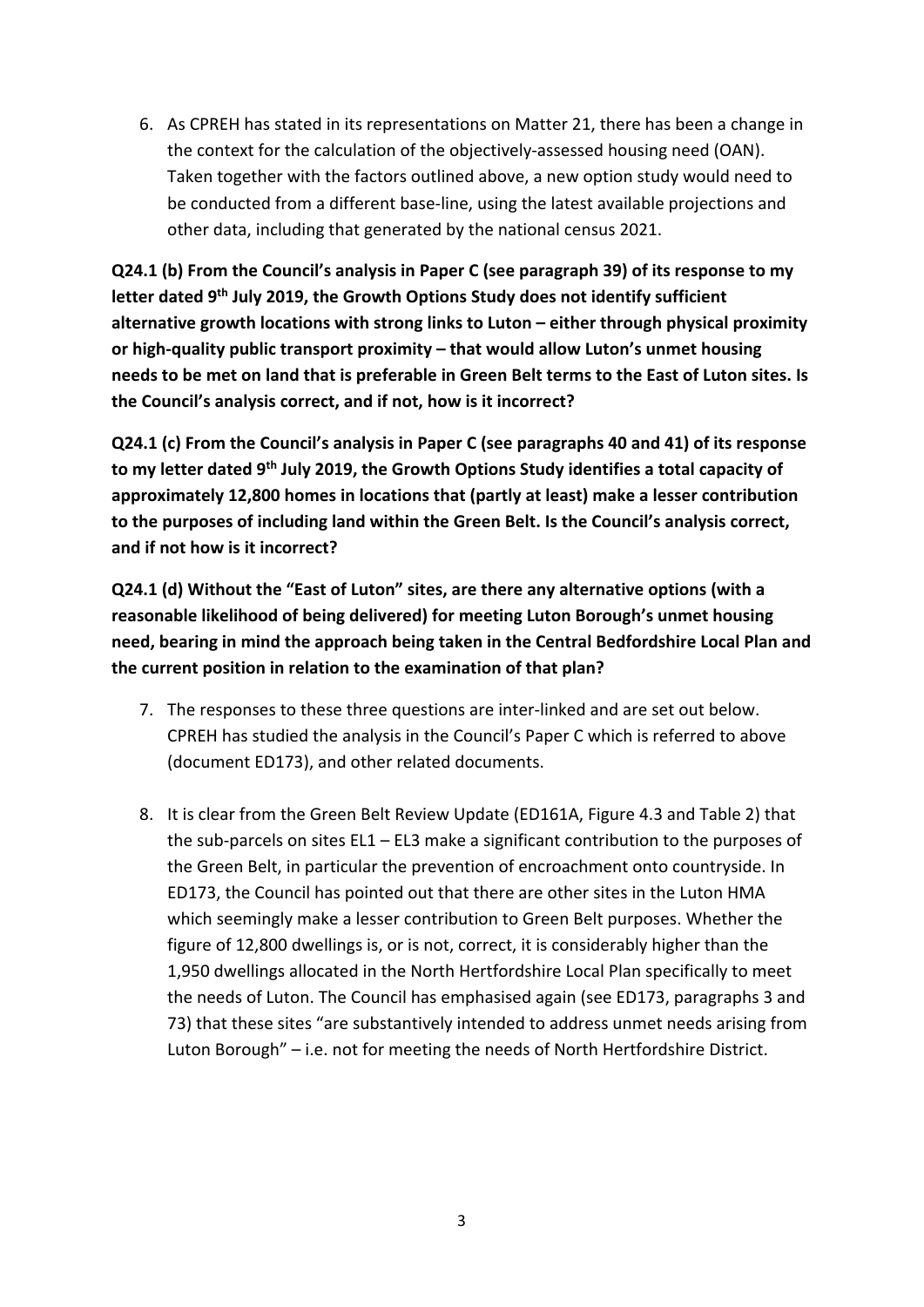- 9. In paragraph 69 of ED173, the Council quotes from the Inspector examining the Luton Local Plan, which pointed out that "only a small part of Aylesbury Vale and North Hertfordshire falls within the Luton HMA." This is an important point, and raises the question as to how the allocations to the East of Luton can really be justified.
- 10. In answer to the Inspector's questions, it is clear that there may be alternative less harmful locations. In particular, it has been argued that the expansion of Luton to the west should be re-examined. The Council refer to this in paragraph 44 of ED173, quoting paragraph 1.3.5 of the Central Bedfordshire statement on Matter 4 of its Local Plan Examination. The analysis of site L24 in the Growth Options Study (HOU7) shows that this area would have considerable potential for addressing the unmet housing needs of Luton and Central Bedfordshire. CPREH recognises that most of L24 is also in the Green Belt, but it is clear that this is just one of so many key factors which have changed since the completion of the Growth Options Study – including Brexit, updated ONS household projections, and changes to national planning policy.
- 11. Appended to ED173 are the Inspectors' letters to Central Bedfordshire Council about the issues which need be addressed in respect of the Local Plan which is still under examination. The first letter, dates 30<sup>th</sup> September 2019, raises general concerns about the deliverability of housing. The second, dated 28<sup>th</sup> October 2019, notes that planning permission had been granted for the construction of the M1 – A6 link road. In that letter, the Inspectors have raised the issue as to whether this decision would unlock further capacity for housing development in the area.
- 12. CPREH acknowledges that the Central Bedfordshire Local Plan is still under examination, and it would clearly be wrong to pre-judge the final content of it at this stage. Nevertheless, the current hiatus around that plan and the above two letters compound the state of uncertainty surrounding planning policy in the Luton HMA and beyond. There is also the issue of the latest 2016-based household projections, which are much lower than those used when preparing both the North Hertfordshire and Luton Local Plans.. CPREH has raised this issue under Matter 21 and elsewhere, but it does pose the question as to whether the East of Luton allocations are genuinely necessary, given their importance in terms of Green Belt purposes, and I the context of the NPPF 2012 (paragraph 14).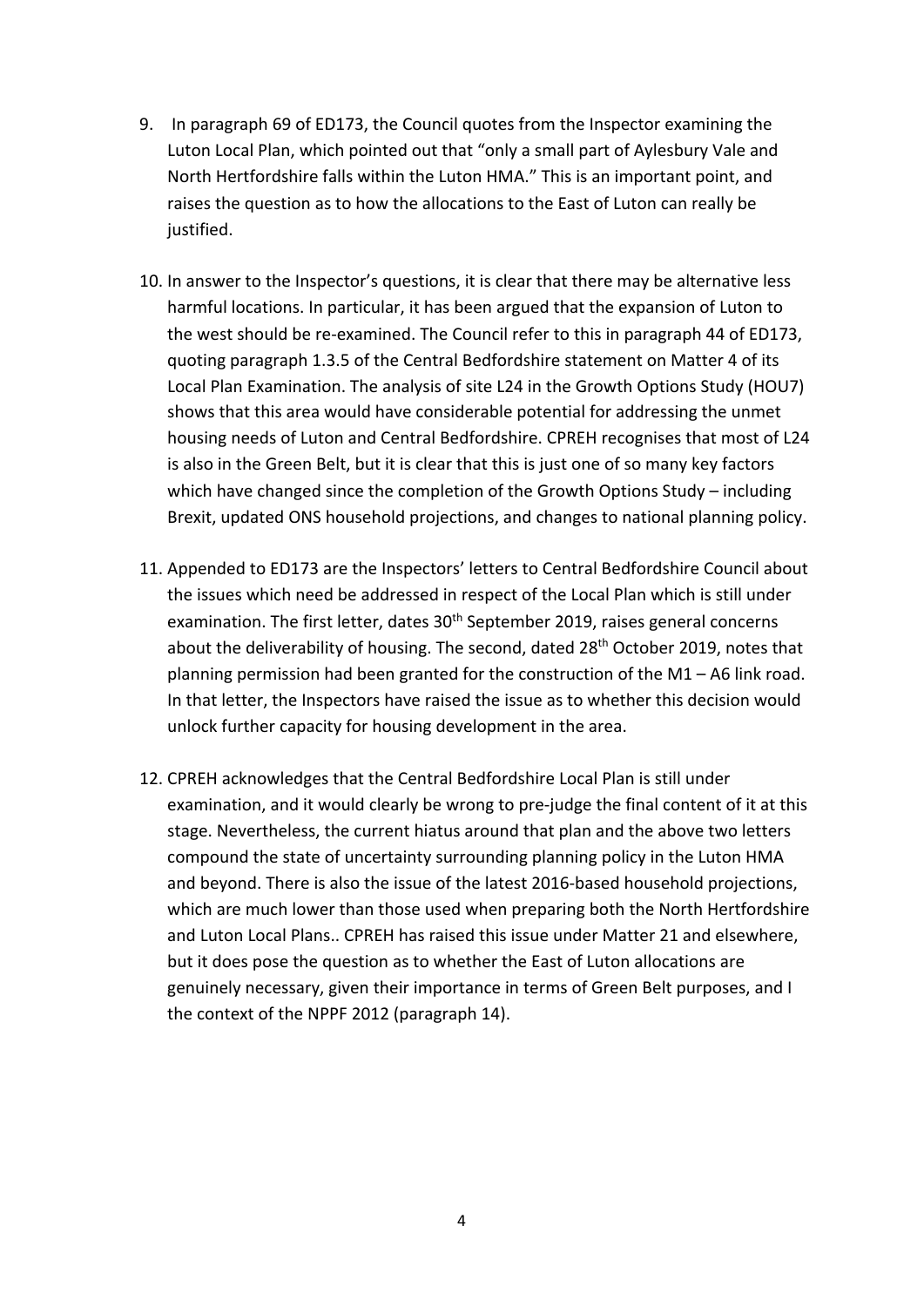- 13. The Council (at ED173, paragraph 31) makes reference to the Growth Options Study which concluded that the capacity of sites "around" the Luton and Houghton Regis/Dunstable conurbation, without resort to Green Belt, amounted to 200 dwellings. CPREH questions this figure as being too low. We have also referred to the Inspector at the Luton Local Plan Examination, who concluded that capacity within the urban areas had been under-estimated (see paragraph 5 above). The recentlygranted planning permission for a new stadium for Luton Town Football Club is indicative of the additional capacity which may exist. As we have stated elsewhere, a more comprehensive study is required of urban capacity and the potential for higher densities and windfall development. This should be part of a review of the Growth Options Study.
- 14. Any review should also take account of the uncertainty which has been introduced by the publication of proposals for the expansion of Luton Airport to a capacity of 32 million passengers per annum (32ppa). Both CPREH and CPRE Bedfordshire have objected to the proposals, which were set out in FUTURE LUTON: London Luton Airport Expansion Consultation, December 2019. The consultation included details of existing and proposed car parking at the airport, which exposed the considerable areas of surface car parking. If the airport capacity were to be doubled, the car parking would also increase by 7,700 spaces.
- 15. In terms of sustainability, Luton Airport has the lowest proportion of surface access by public transport tin the UK. The large areas deployed for surface car parking are extremely wasteful of space. In the growing climate emergency, it is to be hoped that the expansion plans will be rejected. Nevertheless, it is clear that, with some imagination, better use could be made of land within the airport. CPREH estimates that, if half the existing 14,000 car parking space, and half the proposed 22,000 spaces, were to be released, an area of between 14 – 22 hectares could be available. With reference to the recent BBBBC report Living with Beauty, a "gentle" urban density of 100 dwellings per hectare could produce between 1400 and 2200 dwellings.
- 16. This is by no means a proposal from CPREH, but it does illustrate the potential for the re-use of brownfield land and increasing housing densities. It calls into question the assumptions about windfall and urban capacity which were made in the Growth Options Study. The NPPF 2019 (paragraph 137) now requires that Councils should fully examine the potential to make as much use as possible of brown field sites.